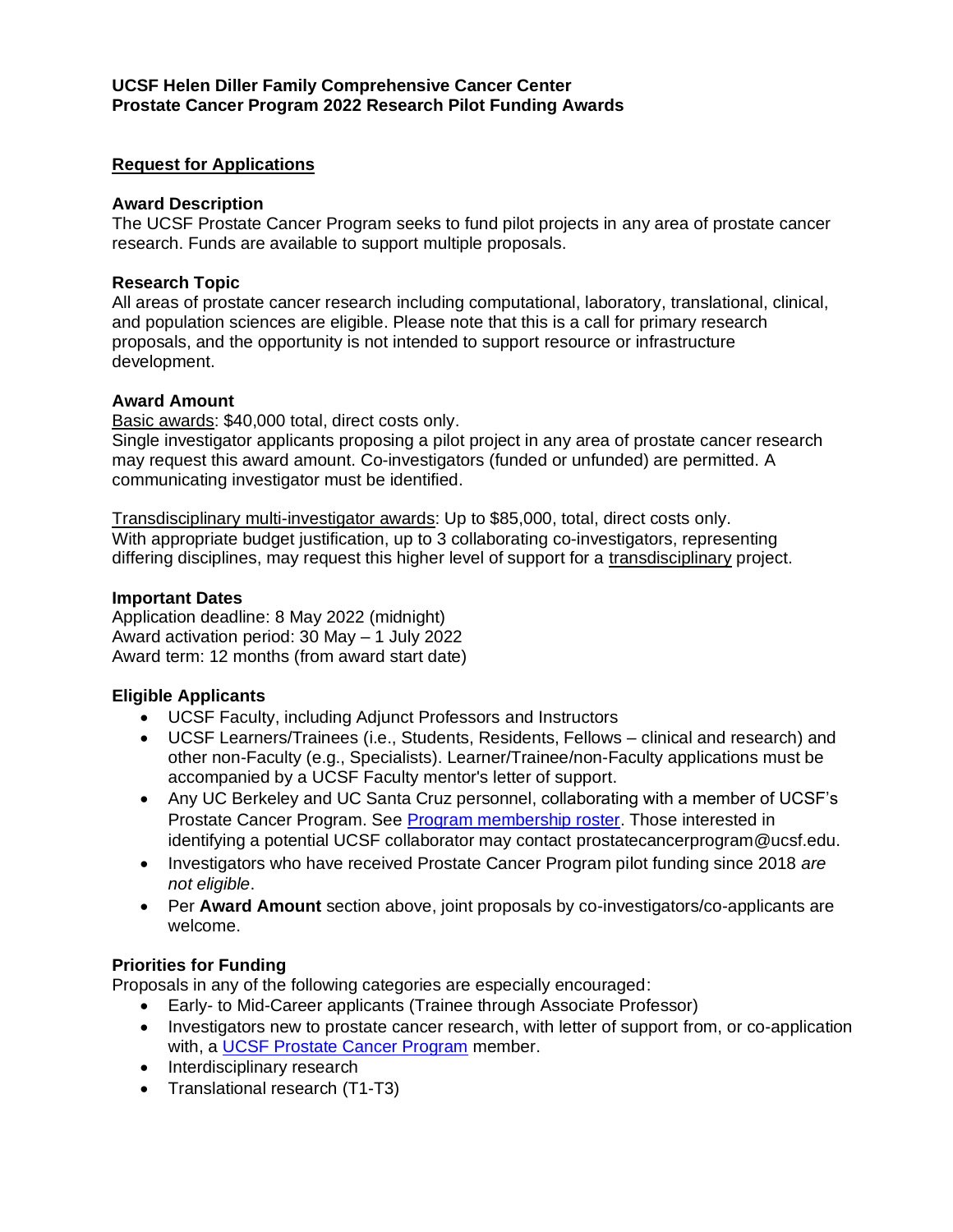- Projects addressing health disparities or issues pertinent to the UCSF HDFCCC Catchment Area, directly or indirectly
- Projects which have a high likelihood of completion in 12 months (18 months for transdisciplinary multi-investigator proposals)
- Projects with strong potential for subsequent peer-reviewed funding
- Projects in alignment with the [HDFCCC Strategic Plan.](https://cancer.ucsf.edu/strategic-plan-cancer-research-2030)

### **Application Process**

#### **Application Submission**

Complete applications are to be submitted via upload to [UCSF Box](https://ucsf.app.box.com/f/b1d2b7a92e5340619edfccf0425cbabf) by 8 May 2022 (midnight). Application components, as specified below, should be compiled as a single PDF file. In fairness to all applicants, late submissions cannot be considered.

#### **Award Selection**

All applications will be reviewed by the UCSF Prostate Cancer Program Leadership Committee in the selection of proposals for funding.

#### **Requirements for Release of Funding**

- · Completed award acceptance form
- · If applicable, CHR and IACUC approvals

## **Application Components**

#### **1. Application cover page**

· [Please download and complete cover page.](https://cancer.ucsf.edu/documents/2022-PCP-application.pdf?attachment)

#### **2. Table of contents page**

· Please number pages of application pdf and complete Table of Contents template provided with application cover page.

**3. Research proposal** (3 page maximum, including figures and tables, excluding references) · The application should address background and significance/impact, aims, approach, and potential challenges of the proposed project.

· Transdisciplinary multi-investigator proposals must address the transdisciplinary nature of the project.

## **4. Proposal references**

## **5. C.V. or NIH Biosketch** (for each applicant)

**6.** Documentation of **other support** for each applicant for all active and pending awards. Format is flexible, but please include:

- · Sponsor
- · Amount
- · Status (awarded or pending)
- · Award term
- · Project title